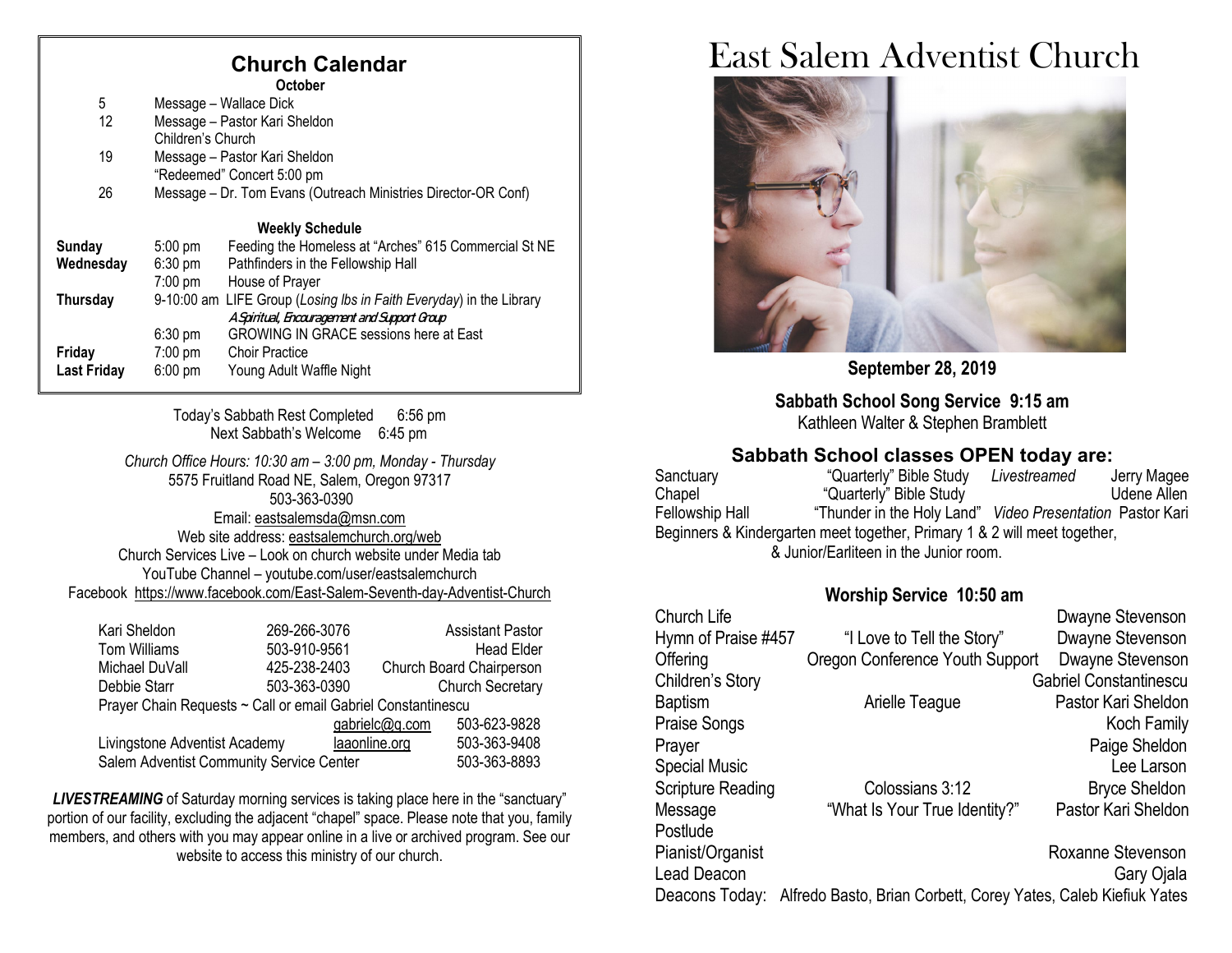**PRAYER MINISTRY:** Livingstone Adventist Academy, Robertson family, Nelson family, Gary & Debbie Malone, Corey Bronson, Lynn Chrowl, Don Trout, Charles & Jennie Roddy, Evie Dunham, Wayne & Billie Amende, Kathleen Walter, Carol Silcox, Marie Cook, Bill Fisher Jr. qualifies for a kidney transplant and needs a donor, Cheryl Young and her family.

#### *Our Purpose:*

*To bring people to Jesus and into the safety of God's family; nurturing spiritual growth, equipping for ministry, and glorifying God.*

**WELCOME** We welcome everyone. If you are a guest, we hope you will return! "Therefore, as God's chosen people, holy and dearly loved, clothe yourselves with compassion, kindness, humility, gentleness and patience." Colossians 3:12

#### **ANNOUNCEMENTS**

**KITCHEN REMODEL** The Church Kitchen remodel has started. The kitchen was emptied of supplies and equipment last Sunday. Demolition will start soon. We will keep you informed of the progress. Thank you to all who made this project possible!

**FELLOWSHIP DINNER** Due to the church kitchen remodel, the Fellowship Dinner for October has been cancelled.

**IN THE BEGINNING** October 5 starting at 9:30 am at the McMinnville Adventist Church there will be an all-day creation seminar with Dr. Stan Hudson. Lunch is included. For more information call *503-472-7841*

**OCTOBER CONCERT** "Redeemed" a gospel music group from the Caldwell and Napa, Idaho Adventist churches, will be in concert here at East Salem October 19 at 5 pm. There will be no charge, though a freewill offering will be taken for offset the group's travel expenses.

**HELP SUPPORT YOUR EAST SALEM PATHFINDERS** while shopping at Fred Meyer. Link your Fred Meyer rewards card to the Community Rewards # IA193 and every purchase made will help benefit the East Salem Pathfinders. To enroll go to[: www.fredmeyer.com/topic/community-rewards-4.](http://www.fredmeyer.com/topic/community-rewards-4)

**VOICE OF PROPHECY** please save any and all (even the plainest) of your cancelled stamps for the Voice of Prophecy. They are sold to collectors to help keep the program on the air. When cutting them leave at least  $\frac{1}{4}$  inch of the envelope around the stamp. Bring them to church and place them in the box in the coat room.

**ADVENTURERS ASSEMBLE!** Is your child an Eager Beaver, Sunbeam or Helping Hand between the ages of 4 - 9? Good news! We are starting up an Adventurers Club soon! Adventurers is a great opportunity for your child to learn more about God through the world He created by incorporating Bible lessons, life lessons, and science. The East Salem Adventurer Club will assemble with the Pathfinders every Wednesday at 6:30 pm. We already have many kids signed up and many more interested. Come be part of the fun! Please contact Nick Stephenson at *503-999-2086* to learn more!

#### **LIVINGSTONE ADVENTIST ACADEMY IS LOOKING FOR:**

∼ A professional chef, experienced in a commercial kitchen, to provide a quality farm-to-table hot lunch program. Competitive salary offered. For more information, please contact the school office at *503-363-9408*.

∼ A part-time elementary classroom assistant. For more information, please call the school office at *503-363-9408*.

∼ A volunteer who is a qualified school certified CDL licensed bus driver to transport students to community service projects once a month. For more information, please call the school at *503-363-9408*.

**SALEM ADVENTIST COMMUNITY SERVICES** is looking for a new director. The interim director is resigning effective the end of October. If you are interested or would like more information, contact Gary Ojala 503-884-5324 or Marilyn Drake *503-505-3229*.

#### **NEXT WEEK'S OFFERING** ~ Local Church Budget

| <b>LOCAL CHURCH BUDGET SUPPORT AT A GLANCE</b>                                                           |        |           |           |
|----------------------------------------------------------------------------------------------------------|--------|-----------|-----------|
|                                                                                                          |        | MTD       | YTD       |
| FISCAL YEAR 1/1/19 - 12/31/19                                                                            |        | 9/21/2019 | 9/21/2019 |
| <b>Offerings Needed</b>                                                                                  |        | 18.625    | 167.625   |
| <b>Offerings Received</b>                                                                                |        | 10,183    | 140.552   |
| Period Over / (Short)                                                                                    | Totals | (8, 442)  | (27,073)  |
| Tithe money does not fund the \$18,625 needed each month to operate our local church and its ministries. |        |           |           |